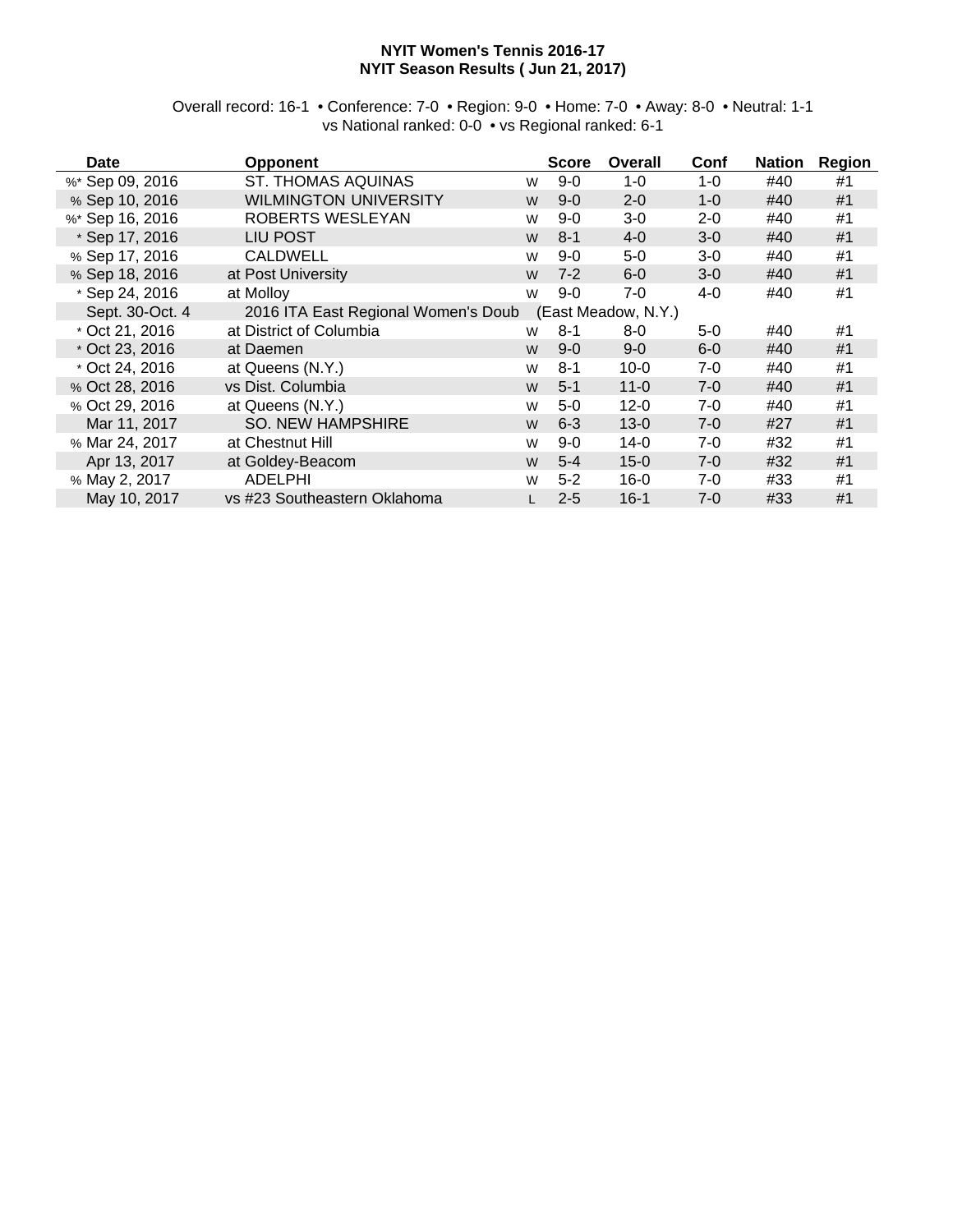#### **NYIT Women's Tennis 2016-17 NYIT Season Statistics ( Jun 21, 2017)**

#### Overall record: 16-1 • Conference: 7-0 • Region: 9-0 • Home: 7-0 • Away: 8-0 • Neutral: 1-1 vs National ranked: 0-0 • vs Regional ranked: 6-1

|                     |           |          |          |          |          |         |         |         |          |               | <b>VS</b>   | ranked  |                | Last    |
|---------------------|-----------|----------|----------|----------|----------|---------|---------|---------|----------|---------------|-------------|---------|----------------|---------|
| <b>SINGLES</b>      | Overall   | Dual     | Tour     | Conf     |          | 2       | 3       | 4       | 5        | 6             | Nat'l       | Reg'l   | <b>Strk</b>    | 10      |
| Benyadi, Melanie    | $15 - 1$  | $15 - 0$ | $0 - 1$  | $7-0$    | $---$    | $--$    | $1 - 0$ | $4-0$   | $---$    | $--$          | 0-0         | $1 - 0$ | W8             | $8 - 0$ |
| Dimmer, Lena        | $16 - 2$  | $13 - 1$ | $3 - 1$  | $7-0$    | $12 - 1$ | $1 - 0$ | $---$   | ---     | ---      | $---$         | $1 - 0$     | $6 - 2$ | W7             | $7 - 0$ |
| LaCorte, Rosa       | $1 - 4$   | $1 - 4$  | $0 - 0$  | $0 - 0$  | ---      |         | ---     | $-- -$  | $0 - 1$  | $1 - 3$       | $0 - 0$     | $0 - 0$ | L2             | $1 - 4$ |
| Lopez, Antonella    | $10 - 6$  | $9-5$    | $1 - 1$  | $5 - 1$  | ---      | ---     | ---     | $0 - 1$ | $2 - 3$  | $7 - 1$       | $0 - 0$     | $0 - 0$ | L <sub>3</sub> | $2 - 5$ |
| Pondusova, Karolina | $15 - 3$  | $13 - 2$ | $2 - 1$  | $6 - 1$  | $--$     | $11-2$  | 1-0     | $1 - 0$ | $---$    | $\frac{1}{2}$ | $0 - 0$     | $1 - 2$ | L1             | $7 - 1$ |
| Siembab, Gabriela   | $14 - 0$  | $9 - 0$  | $5-0$    | $7 - 0$  | $1 - 0$  | $1 - 0$ | $1 - 0$ | $6 - 0$ | $---$    | $---$         | $0 - 0$     | $0 - 0$ | W14            | $8 - 0$ |
| Velasquez, Paulina  | $17 - 1$  | $16 - 0$ | $1 - 1$  | $7-0$    | ---      |         | ---     | $5-0$   | $11 - 0$ | $\frac{1}{2}$ | $0 - 0$     | $0 - 0$ | W9             | $9 - 1$ |
| Totals              | $90 - 18$ | 78-13    | $12 - 5$ | $40 - 2$ | l 3-1    | $13-2$  | $3-0$   | 16-1    | $3-4$    | $10-5$        | 1- $\Omega$ | 8-4     |                |         |
| Percentage          | .833      | .857     | .706     | .952     | .929     | .867    | .000    | .941    | .765     | .667          | .000        | .667    |                |         |

|                                       |          |          |          |          |                            |               |               | <b>VS</b> | ranked  |                | ∟ast    |
|---------------------------------------|----------|----------|----------|----------|----------------------------|---------------|---------------|-----------|---------|----------------|---------|
| <b>DOUBLES TEAMS</b>                  | Overall  | Dual     | Tour     | Conf     | 1                          | 2             | 3             | Nat'l     | Reg'l   | Strk           | 10      |
| Pondusova, Karolina/Siembab, Gabriela | $14 - 2$ | $10 - 2$ | $4 - 0$  | $6 - 1$  | $10 - 2$                   | $-- -$        | ---           | $0 - 0$   | $0 - 0$ | W <sub>1</sub> | $8 - 2$ |
| Benyadi, Melanie/Dimmer, Lena         | $16 - 1$ | $12 - 0$ | $4 - 1$  | $7-0$    | $-- -$                     | $12 - 0$      | $---$         | $0 - 0$   | $0 - 0$ | W <sub>5</sub> | $9 - 1$ |
| Lopez, Antonella/Velasquez, Paulina   | $12 - 1$ | $10 - 0$ | $2 - 1$  | $6-0$    | $--$                       | ---           | 10-0          | $0-0$     | $0 - 0$ | W <sub>3</sub> | $9 - 1$ |
| Siembab, Gabriela/Velasquez, Paulina  | $1 - 0$  | $0 - 0$  | $1 - 0$  | $0 - 0$  | ---                        |               | ---           | $0-0$     | $0 - 0$ | W <sub>1</sub> | $1 - 0$ |
| Dimmer, Lena/Pondusova, Karolina      | $5-0$    | $5-0$    | $0 - 0$  | $0 - 0$  | $5-0$                      | $\frac{1}{2}$ | $\frac{1}{2}$ | $0 - 0$   | $3-0$   | W <sub>5</sub> | $5-0$   |
| Benyadi, Melanie/Velasquez, Paulina   | $2 - 2$  | $2 - 2$  | $0 - 0$  | $0 - 0$  | $\qquad \qquad - \qquad -$ | $2 - 2$       | $---$         | $0 - 0$   | $1 - 0$ | L2             | $2 - 2$ |
| LaCorte, Rosa/Lopez, Antonella        | $2 - 2$  | $2 - 2$  | $0 - 0$  | $0-0$    | ---                        |               | $2 - 2$       | $0 - 0$   | $0 - 0$ | L1             | $2 - 2$ |
| Benyadi, Melanie/Lopez, Antonella     | $1 - 0$  | $1 - 0$  | $0 - 0$  | $0 - 0$  | $\qquad \qquad - \qquad -$ | $1 - 0$       | $---$         | $0 - 0$   | $0 - 0$ | W <sub>1</sub> | $1 - 0$ |
| Totals                                | $55-9$   | 44-7     | $11 - 2$ | $20 - 1$ | $15 - 2$                   | $15-2$        | $14-3$        | $0-0$     | $4-0$   |                |         |
| Percentage                            | .859     | .863     | .846     | .952     | .882                       | .882          | .824          | .000      | 1.000   |                |         |

| Date             | <b>Opponent</b>                    |   | Score   | Overall             | Conf    | Nation | Region |
|------------------|------------------------------------|---|---------|---------------------|---------|--------|--------|
| %* Sep 09, 2016  | ST. THOMAS AQUINAS                 | W | $9 - 0$ | $1 - 0$             | 1-0     | #40    | #1     |
| % Sep 10, 2016   | <b>WILMINGTON UNIVERSITY</b>       | W | $9 - 0$ | $2 - 0$             | $1 - 0$ | #40    | #1     |
| %* Sep 16, 2016  | ROBERTS WESLEYAN                   | W | $9-0$   | $3-0$               | $2 - 0$ | #40    | #1     |
| * Sep 17, 2016   | LIU POST                           | W | $8 - 1$ | $4 - 0$             | $3 - 0$ | #40    | #1     |
| % Sep 17, 2016   | <b>CALDWELL</b>                    | w | $9-0$   | $5-0$               | $3-0$   | #40    | #1     |
| % Sep 18, 2016   | at Post University                 | W | $7 - 2$ | $6 - 0$             | $3-0$   | #40    | #1     |
| * Sep 24, 2016   | at Molloy                          | W | $9-0$   | 7-0                 | $4 - 0$ | #40    | #1     |
| Sept. 30-Oct. 4  | 2016 ITA East Regional Women's Dou |   |         | (East Meadow, N.Y.) |         |        |        |
| * Oct 21, 2016   | at District of Columbia            | W | $8 - 1$ | 8-0                 | 5-0     | #40    | #1     |
| * Oct 23, 2016   | at Daemen                          | W | $9-0$   | $9 - 0$             | $6 - 0$ | #40    | #1     |
| $*$ Oct 24, 2016 | at Queens (N.Y.)                   | W | $8 - 1$ | $10 - 0$            | 7-0     | #40    | #1     |
| % Oct 28, 2016   | vs Dist. Columbia                  | W | $5 - 1$ | $11 - 0$            | $7 - 0$ | #40    | #1     |
| % Oct 29, 2016   | at Queens (N.Y.)                   | W | $5-0$   | $12 - 0$            | 7-0     | #40    | #1     |
| Mar 11, 2017     | <b>SO. NEW HAMPSHIRE</b>           | W | $6 - 3$ | $13 - 0$            | $7 - 0$ | #27    | #1     |
| % Mar 24, 2017   | at Chestnut Hill                   | W | $9 - 0$ | $14 - 0$            | $7-0$   | #32    | #1     |
| Apr 13, 2017     | at Goldey-Beacom                   | W | $5 - 4$ | $15 - 0$            | $7 - 0$ | #32    | #1     |
| % May 2, 2017    | <b>ADELPHI</b>                     | W | $5 - 2$ | $16 - 0$            | 7-0     | #33    | #1     |
| May 10, 2017     | vs #23 Southeastern Oklahoma       |   | $2 - 5$ | $16 - 1$            | $7 - 0$ | #33    | #1     |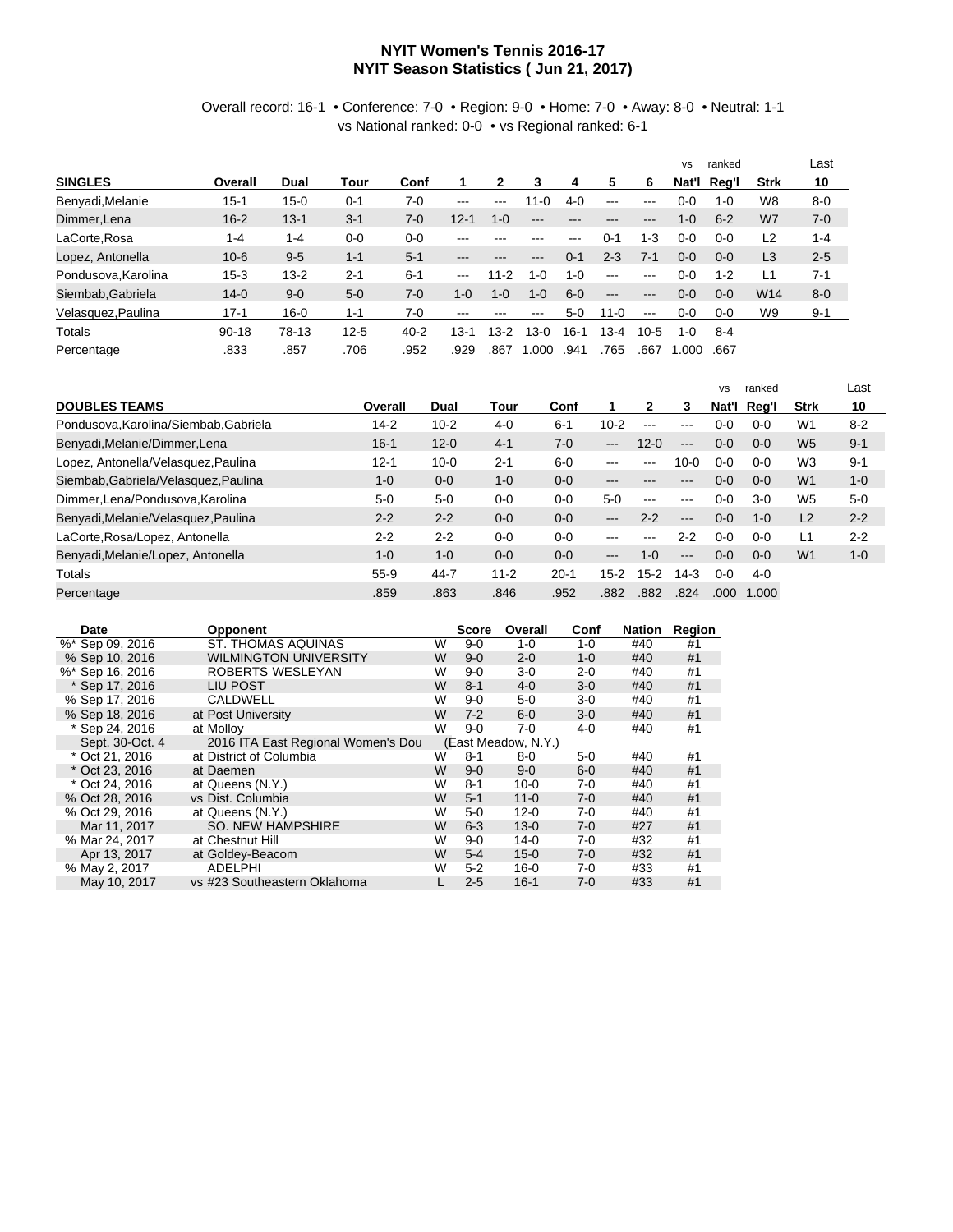#### **NYIT Women's Tennis 2016-17 NYIT Season Statistics ( Jun 21, 2017)**

|                |          |          |          |          |          |              |          | <b>VS</b> | ranked |
|----------------|----------|----------|----------|----------|----------|--------------|----------|-----------|--------|
| <b>DOUBLES</b> | Overall  | Dual     | Tour     | Conf     | 1        | $\mathbf{2}$ | 3        | Nat'l     | Reg'l  |
|                | $15 - 3$ | $13 - 2$ | $2 - 1$  | $6-0$    | ---      | 1-0          | $12 - 2$ | $0-0$     | $0-0$  |
|                | $19-3$   | $15 - 2$ | $4 - 1$  | $7-0$    | ---      | $15 - 2$     | $---$    | $0-0$     | 1-0    |
|                | $21 - 1$ | $17-0$   | $4 - 1$  | 7-0      | $5-0$    | $12 - 0$     | ---      | $0-0$     | $3-0$  |
|                | $19 - 2$ | $15 - 2$ | $4 - 0$  | $6 - 1$  | $15 - 2$ | ---          | ---      | $0-0$     | $3-0$  |
|                | $15 - 2$ | $10 - 2$ | $5-0$    | $6 - 1$  | $10 - 2$ | ---          | ---      | $0-0$     | 0-0    |
|                | $15 - 3$ | $12 - 2$ | $3 - 1$  | $6-0$    | ---      | $2 - 2$      | $10 - 0$ | $0-0$     | 1-0    |
|                | $2 - 2$  | $2 - 2$  | $0-0$    | $0-0$    | ---      | ---          | $2 - 2$  | $0-0$     | 0-0    |
|                | $55-9$   | $44 - 7$ | $11 - 2$ | $20 - 1$ | $15 - 2$ | $15 - 2$     | $14-3$   | $0-0$     | 4-0    |
| Percentage     | .859     | .863     | .846     | .952     | .882     | .882         | .824     | .000      | 1.000  |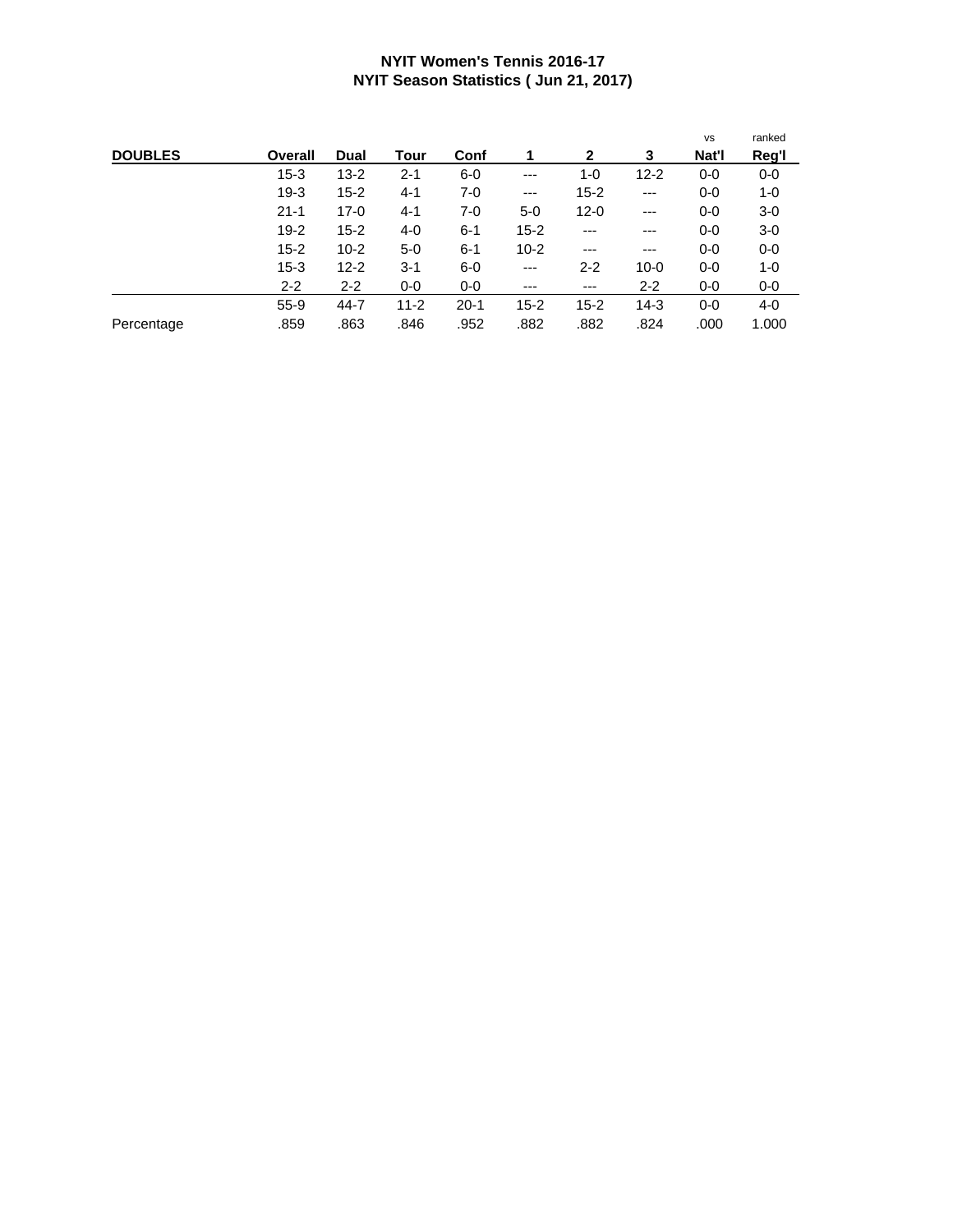|                 |                              |   |              |   |              | <b>Singles</b> |   |   |              |   | <b>Doubles</b> |    |
|-----------------|------------------------------|---|--------------|---|--------------|----------------|---|---|--------------|---|----------------|----|
| Date            | <b>Opponent</b>              |   | <b>Score</b> | 1 | $\mathbf{2}$ | 3              | 4 | 5 | 6            | 1 | $\mathbf{2}$   | -3 |
| %* Sep 09, 2016 | <b>ST. THOMAS AQUINAS</b>    | W | $9 - 0$      | W | W            | W              | W | W | W            | W | W              | W  |
| % Sep 10, 2016  | <b>WILMINGTON UNIVERSITY</b> | W | $9 - 0$      | W | W            | W              | W | W | W            | W | W              | W  |
| %* Sep 16, 2016 | ROBERTS WESLEYAN             | W | $9 - 0$      | W | W            | W              | W | W | W            | W | W              | W  |
| * Sep 17, 2016  | <b>LIU POST</b>              | W | $8 - 1$      | W | L            | W              | W | W | W            | W | W              | W  |
| % Sep 17, 2016  | <b>CALDWELL</b>              | W | $9 - 0$      | W | W            | W              | W | W | W            | W | W              | W  |
| % Sep 18, 2016  | at Post University           | W | $7 - 2$      | L | W            | W              | W | W |              | W | W              | W  |
| * Sep 24, 2016  | at Molloy                    | W | $9-0$        | W | W            | W              | W | W | W            | W | W              | W  |
| * Oct 21, 2016  | at District of Columbia      | W | $8 - 1$      | W | W            | W              | W | W | Wd           |   | W              | Wd |
| * Oct 23, 2016  | at Daemen                    | W | $9-0$        | W | W            | W              | W | W | W            | W | W              | W  |
| * Oct 24, 2016  | at Queens (N.Y.)             | W | $8 - 1$      | W | W            | W              | W | W |              | W | W              | W  |
| % Oct 28, 2016  | vs Dist. Columbia            | W | $5 - 1$      | u | u            | u              | W | W | Wd           |   | W              | Wd |
| % Oct 29, 2016  | at Queens (N.Y.)             | W | $5-0$        | u | u            | <b>u</b>       | W | W | $\mathbf{u}$ | W | W              | W  |
| Mar 11, 2017    | <b>SO. NEW HAMPSHIRE</b>     | W | $6 - 3$      | W | W            | W              | W |   |              | W | W              |    |
| % Mar 24, 2017  | at Chestnut Hill             | W | $9 - 0$      | W | W            | W              | W | W | W            | W | W              | W  |
| Apr 13, 2017    | at Goldey-Beacom             | W | $5 - 4$      | W | W            | W              |   |   | Lf           | W | W              | Lf |
| % May 2, 2017.  | <b>ADELPHI</b>               | W | $5 - 2$      | W | W            | $\mathbf{u}$   | W | L | <b>u</b>     | W |                | W  |
| May 10, 2017    | vs #23 Southeastern Oklahoma |   | $2 - 5$      | u |              | u              | W |   |              | W |                |    |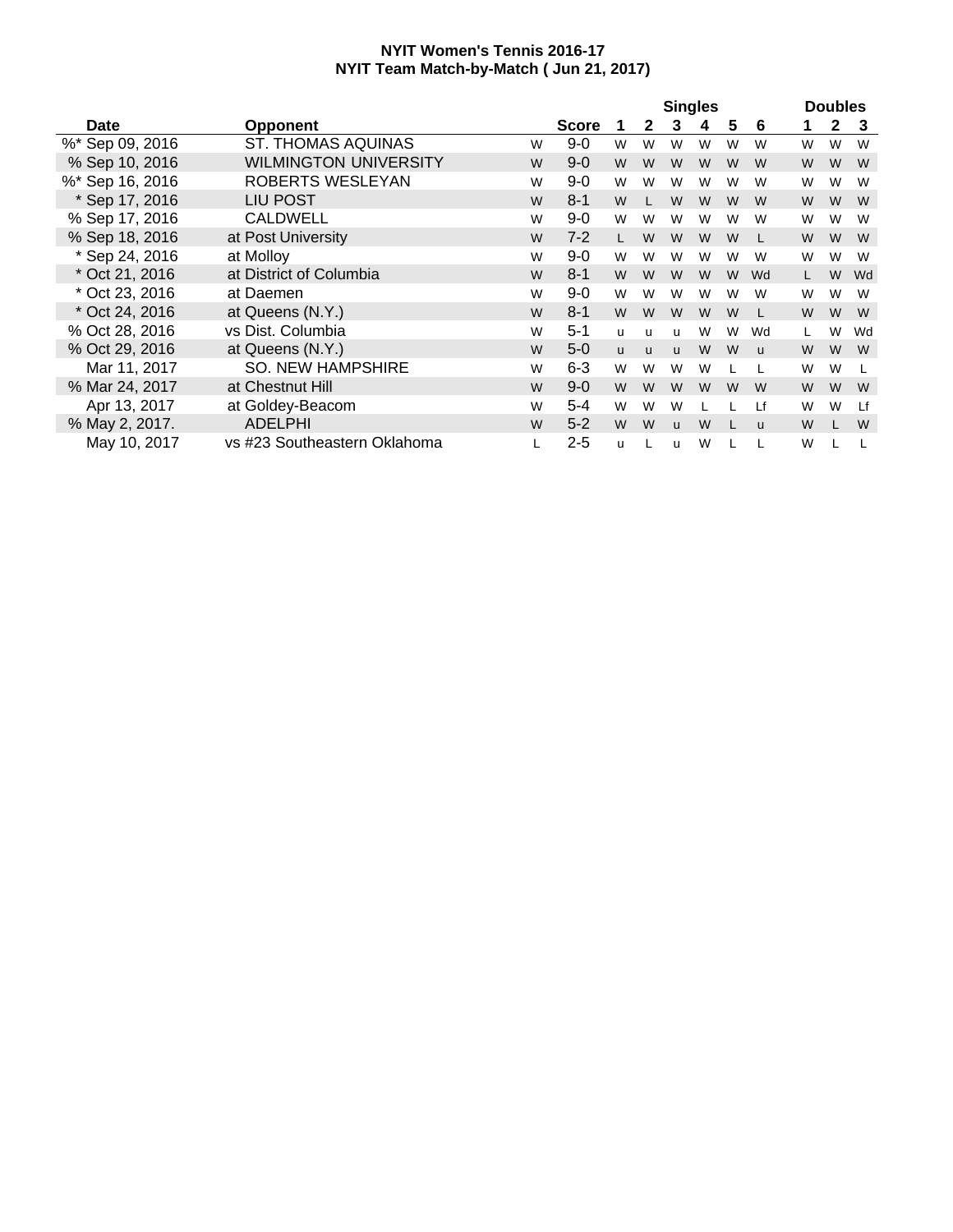#### **Benyadi,Melanie**

|            | <b>SINGLES</b>                | <b>Team/School</b>                        |   | Pos Opponent (Rank Nat/Reg) |                              | <b>Singles score</b> |
|------------|-------------------------------|-------------------------------------------|---|-----------------------------|------------------------------|----------------------|
| %*         | Sep 09, 2016                  | St. Thomas Aguinas                        |   | 3 Lopez, Katarina           |                              | Won 6-0, 6-2         |
| $\%$       | Sep 10, 2016                  | <b>Wilmington University</b>              |   | 3 Laura Gil                 |                              | Won 6-1, 6-2         |
| $\%^*$     | Sep 16, 2016                  | Roberts Wesleyan                          |   | 3 Cardona, Natalia          |                              | Won 6-1, 6-1         |
| $^\star$   | Sep 17, 2016                  | LIU Post                                  |   | 3 Klymova, Stanislava       |                              | Won 6-4, 6-1         |
| %          | Sep 17, 2016                  | Caldwell                                  | 3 | Valeria Otarola             |                              | Won 6-0, 6-1         |
| %          |                               | Sep 18, 2016 at Post University           |   | 3 Brianna Miah              |                              | Won 6-0, 6-0         |
| $\star$    | Sep 24, 2016 at Molloy        |                                           | 3 | Megan Scali                 |                              | Won 6-0, 6-1         |
|            |                               | Sept. 30-Oct. vs Assumption College       |   | t-2 Hannah Riley            | $\sim 100$                   | $6-1, 0-6$           |
|            |                               | Sept. 30-Oct. vs Saint Anselm             |   | t-3 Jess Perkins            |                              | Lost 6-4, 5-7, 4-10  |
| $^\star$   |                               | Oct 21, 2016 at District of Columbia      |   | 4 Estefania Castrillon      |                              | Won 6-0, 6-0         |
| $\star$    | Oct 23, 2016 at Daemen        |                                           | 4 | Jessica Robins              |                              | Won 6-1, 6-1         |
| $^{\star}$ |                               | Oct 24, 2016 at Queens (N.Y.)             |   | 3 Angelika Sobiecka (-/16)  |                              | Won 6-0, 6-4         |
| %          |                               | Oct 28, 2016 vs Dist. Columbia            |   | 4 Castrillon, Estefani      |                              | Won 6-0, 6-0         |
| $\%$       |                               | Oct 29, 2016 at Queens (N.Y.)             |   | 4 Emy Alplund               |                              | Won 6-2, 6-1         |
|            | Mar 11, 2017                  | So. New Hampshire                         | 3 | Anna Sala                   |                              | Won 6-2, 6-1         |
| %          | Mar 24, 2017 at Chestnut Hill |                                           |   | 3 Daniela Siqueira          |                              | Won 6-1, 6-0         |
|            |                               | Apr 13, 2017 at Goldey-Beacom             |   | 3 Alma Garcia Valle         |                              | Won 6-2, 6-3         |
| %          | May 2, 2017 Adelphi           |                                           |   | 3 Samantha Perri            | $\sim 100$                   | 6-2, 5-4, unfinished |
|            |                               | May 10, 2017 vs #23 Southeastern Oklahoma |   | 3 Samantha Coquinos         | $\mathcal{L}_{\mathrm{max}}$ | 1-6, 5-4, unfinished |

|          | <b>DOUBLES</b>        | Team/School                  |                      | Pos Opponent (Rank Nat/Req)               |      | <b>Doubles score/partner</b> |  |
|----------|-----------------------|------------------------------|----------------------|-------------------------------------------|------|------------------------------|--|
|          | $\frac{1}{26}$ Sep 09 | St. Thomas Aguinas           | $\overline{2}$       | Kanefu, Nyenyeri/Lopez, Katarina          | Won  | 8-0/Dimmer, Lena             |  |
|          | % Sep 10              | <b>Wilmington University</b> | 2                    | Anushka Sathe/Milica Knezevic             | Won  | 8-2/Dimmer, Lena             |  |
|          | %* Sep 16             | Roberts Wesleyan             | 2                    | Hamdan, Tiffany/Darsalia, Salome          | Won  | 8-5/Dimmer, Lena             |  |
|          | Sep 17                | <b>LIU Post</b>              | $\overline{2}$       | Scholtze, Lara/Hynes, Charlotte           |      | Won 8-2/Dimmer, Lena         |  |
|          | % Sep 17              | Caldwell                     | 2                    | Janis Jimenez/Shannon Donaldson           | Won  | 8-0/Dimmer, Lena             |  |
|          | % Sep 18              | at Post University           | $\mathbf{2}$         | Liza Dubrovskaya/Brianna Miah             | Won  | 9-8 (7-0)/Dimmer, Lena       |  |
|          | Sep 24                | at Molloy                    |                      | Megan Scali/Danielle Bloecker             | Won  | 8-0/Dimmer, Lena             |  |
|          | Sep 30-               | vs Le Moyne                  |                      | t-2 Tiffany Dun/A. Benoit-Limosani        |      | Won 8-3/Dimmer, Lena         |  |
|          | Sep 30-               | vs So. New Hampshire         |                      | t-3 Sofia Morais/Kaitlyn Poje             |      | Won 8-2/Dimmer, Lena         |  |
|          | Sep 30-               | vs District of Columbia      |                      | t-Q Dominika Hadnadova/Alena Skobkina     |      | Won 8-4/Dimmer, Lena         |  |
|          | Sep 30-               | vs Merrimack College         |                      | t-SF Mana Seifaei/Grace Messina           |      | Won 8-1/Dimmer, Lena         |  |
|          | Sep 30-               | vs NYIT                      |                      | t-F Pondusova, Karolina/Siembab, Gabriela |      | Lost 5-7, 4-6/Dimmer, Lena   |  |
| $\star$  | Oct 21                | at District of Columbia      | 2                    | Paula Avellan/Estefania Castrillon        | Won  | 8-2/Dimmer, Lena             |  |
| $\ast$   | Oct 23                | at Daemen                    | $\mathbf{2}$         | Gretchen Ringler/Shaylah Iverson          | Won  | 8-0/Dimmer, Lena             |  |
| $^\star$ | Oct 24                | at Queens (N.Y.)             | 2                    | Line Sorsdahl Aasen/Laura Jover           | Won  | 8-0/Dimmer, Lena             |  |
|          | % Oct 28              | vs Dist. Columbia            | $\mathbf{2}$         | Avellan, Paula/Castrillon, Estefani       | Won  | 8-2/Dimmer, Lena             |  |
|          | % Oct 29              | at Queens (N.Y.)             | $\mathbf{2}^{\circ}$ | Jover, Laura Ortega/Araceli Bel           | Won  | 8-0/Dimmer, Lena             |  |
|          | <b>Mar 11</b>         | So. New Hampshire            | $\mathbf{2}^{\circ}$ | Abla Chadli/Anna Sala (-/8)               | Won  | 8-3/Velasquez, Paulina       |  |
|          | % Mar 24              | at Chestnut Hill             | 2                    | Daniela Sigueira/Nicole Yang              | Won  | 9-0/Velasquez, Paulina       |  |
|          | Apr 13                | at Goldey-Beacom             | 2                    | Anna Hortelano Pey/Raquel Morais          | Won  | 8-3/Lopez, Antonella         |  |
|          | % May 2               | Adelphi                      |                      | Elizabeth Kallenberg/Samantha Perri       | Lost | 5-8/Velasquez, Paulina       |  |
|          | May 10                | vs #23 Southeastern Okla     | 2                    | Anna Buiukian/Samantha Coquinos           |      | Lost 4-8/Velasquez, Paulina  |  |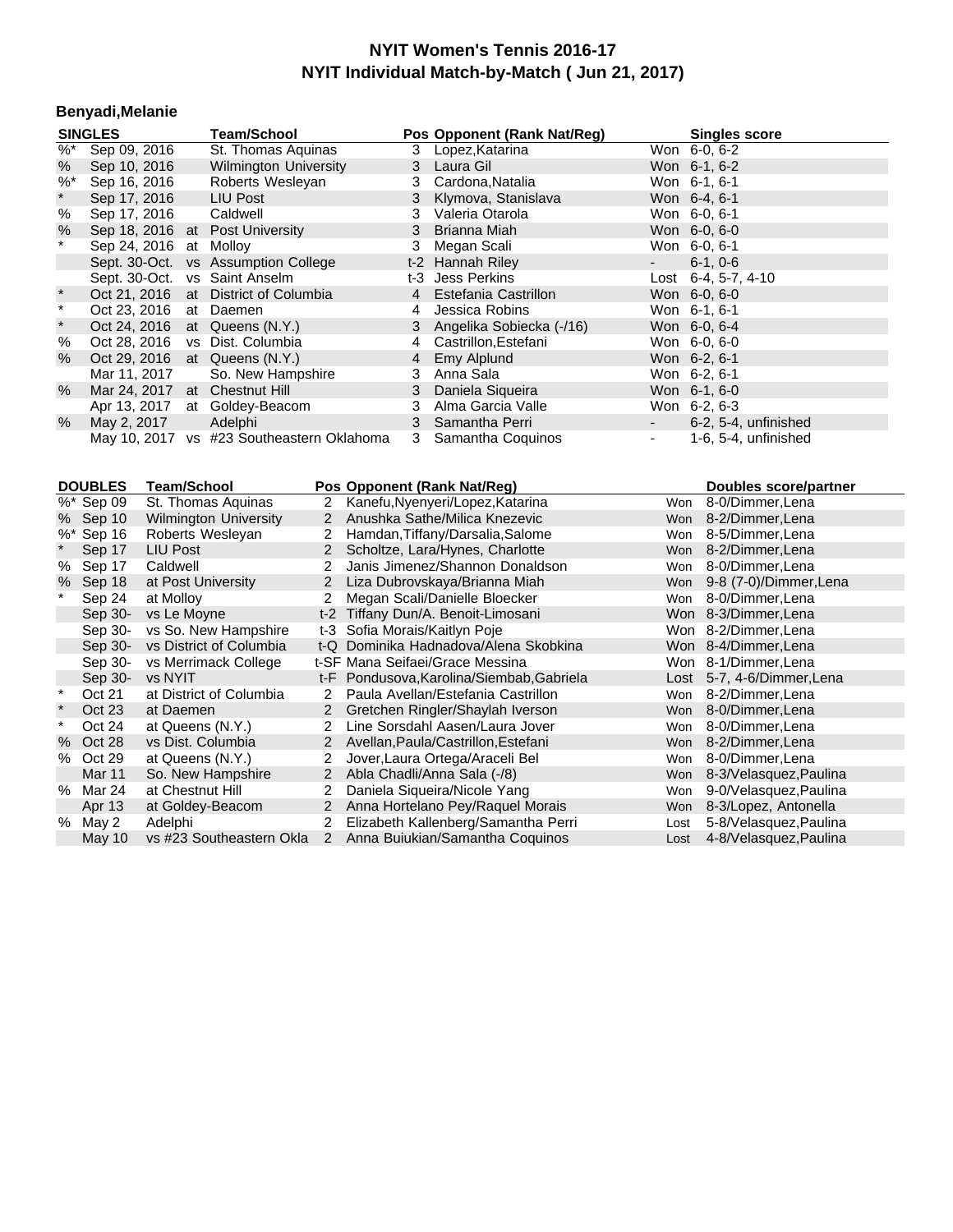#### **Dimmer,Lena**

|               | <b>SINGLES</b>         |                    | <b>Team/School</b>                        |                |                               |                | Pos Opponent (Rank Nat/Reg)                                                  |                 |     | <b>Singles score</b>                                   |
|---------------|------------------------|--------------------|-------------------------------------------|----------------|-------------------------------|----------------|------------------------------------------------------------------------------|-----------------|-----|--------------------------------------------------------|
| $\frac{9}{6}$ | Sep 09, 2016           |                    | St. Thomas Aquinas                        |                | 1                             |                | Signore, Bianca                                                              | Won 6-0, 6-3    |     |                                                        |
| %             | Sep 10, 2016           |                    | <b>Wilmington University</b>              |                | $\mathbf{1}$                  |                | Anushka Sathe                                                                | Won 6-0, 6-4    |     |                                                        |
| $%$ *         | Sep 16, 2016           |                    | Roberts Wesleyan                          |                |                               | $\mathbf{1}$   | Bosch, Marousia                                                              | Won 6-1, 6-0    |     |                                                        |
| $\star$       | Sep 17, 2016           |                    | <b>LIU Post</b>                           |                | $\mathbf{1}$                  |                | Arthur, Shanice (-/6)                                                        |                 |     | Won 6-1, 5-7, 11-9                                     |
| $\%$          | Sep 17, 2016           |                    | Caldwell                                  |                | 1                             |                | Rebecca Ryan                                                                 | Won 6-1, 6-3    |     |                                                        |
| %             | Sep 18, 2016           |                    | at Post University                        |                | 1                             |                | Liza Dubrovskaya (-/17)                                                      | Lost 2-6, 5-7   |     |                                                        |
| $^\star$      | Sep 24, 2016 at Molloy |                    |                                           |                | 1                             |                | Alyssa Migliorini                                                            | Won 6-1, 6-2    |     |                                                        |
|               |                        |                    | Sept. 30-Oct. vs Queens (N.Y.)            |                |                               |                | t-2 Ruth Martin                                                              | Won 6-0, 7-5    |     |                                                        |
|               |                        |                    | Sept. 30-Oct. vs District of Columbia     |                |                               |                | t-3 Dominika Hadnadova                                                       | Won 6-3, 6-4    |     |                                                        |
|               |                        |                    | Sept. 30-Oct. vs LIU Post                 |                |                               |                | t-Q Scholtze, Lara (-/11)                                                    | Won 6-4, 6-3    |     |                                                        |
|               | Sept. 30-Oct.          |                    | vs NYIT                                   |                |                               |                | t-SF Siembab, Gabriela (-/5)                                                 | Lost $3-6, 5-7$ |     |                                                        |
| $\star$       | Oct 21, 2016           |                    | at District of Columbia                   |                | $\mathbf{1}$                  |                | Dominika Hadnadova                                                           | Won 6-3, 6-1    |     |                                                        |
| $\star$       | Oct 23, 2016           |                    | at Daemen                                 |                | 1                             |                | Karli Hollins                                                                | Won 6-2, 6-0    |     |                                                        |
| $\star$       |                        |                    | Oct 24, 2016 at Queens (N.Y.)             |                | $\overline{2}$                |                | <b>Ruth Martin</b>                                                           | Won 6-2, 6-3    |     |                                                        |
| %             | Oct 28, 2016           |                    | vs Dist. Columbia                         |                |                               | $\overline{2}$ | Skobkina, Alena                                                              | $\blacksquare$  |     | 5-4, unfinished                                        |
| $\%$          |                        |                    | Oct 29, 2016 at Queens (N.Y.)             |                | $\overline{2}$                |                | Martin, Ruth Arteza                                                          |                 |     | 6-1, 5-1, unfinished                                   |
|               | Mar 11, 2017           |                    | So. New Hampshire                         |                | 1                             |                | Abla Chadli (50/3)                                                           | Won 6-2, 7-6    |     |                                                        |
| $\%$          |                        |                    | Mar 24, 2017 at Chestnut Hill             |                | 1                             |                | Laure-Anne Josso (-/8)                                                       | Won 6-2, 6-2    |     |                                                        |
|               | Apr 13, 2017           |                    | at Goldey-Beacom                          |                | 1                             |                | Anna Hortelano Pey (-/15)                                                    | Won 6-3, 6-4    |     |                                                        |
| $\%$          | May 2, 2017            |                    | Adelphi                                   |                | $\mathbf{1}$                  |                | Rebecca Fakas (-/16)                                                         | Won 6-1, 6-1    |     |                                                        |
|               |                        |                    | May 10, 2017 vs #23 Southeastern Oklahoma |                | 1                             |                | Alexsandra Reljic (-/11)                                                     |                 |     | 4-6, 2-4, unfinished                                   |
|               |                        |                    |                                           |                |                               |                |                                                                              |                 |     |                                                        |
|               |                        |                    |                                           |                |                               |                |                                                                              |                 |     |                                                        |
|               |                        |                    |                                           |                |                               |                |                                                                              |                 |     |                                                        |
|               | <b>DOUBLES</b>         | <b>Team/School</b> |                                           |                |                               |                | Pos Opponent (Rank Nat/Reg)                                                  |                 |     | <b>Doubles score/partner</b>                           |
|               | %* Sep 09              |                    | St. Thomas Aquinas                        | $\mathbf{2}$   |                               |                | Kanefu, Nyenyeri/Lopez, Katarina                                             | Won             |     | 8-0/Benyadi, Melanie                                   |
|               | % Sep 10               |                    | <b>Wilmington University</b>              | $\mathbf{2}$   |                               |                | Anushka Sathe/Milica Knezevic                                                | Won             |     | 8-2/Benyadi, Melanie                                   |
|               | %* Sep 16              |                    | Roberts Wesleyan                          | 2              |                               |                | Hamdan, Tiffany/Darsalia, Salome                                             |                 | Won | 8-5/Benyadi, Melanie                                   |
| $\star$       | Sep 17                 | LIU Post           |                                           | $\overline{2}$ |                               |                | Scholtze, Lara/Hynes, Charlotte                                              | Won             |     | 8-2/Benyadi, Melanie                                   |
| ℅             | Sep 17                 | Caldwell           |                                           | 2              |                               |                | Janis Jimenez/Shannon Donaldson                                              | Won             |     | 8-0/Benyadi, Melanie                                   |
| $\%$          | Sep 18                 | at Post University |                                           | $\overline{c}$ |                               |                | Liza Dubrovskaya/Brianna Miah                                                | Won             |     | 9-8 (7-0)/Benyadi, Melanie                             |
|               | Sep 24                 | at Molloy          |                                           | 2              |                               |                | Megan Scali/Danielle Bloecker                                                | Won             |     | 8-0/Benyadi, Melanie                                   |
|               | Sep 30-                | vs Le Moyne        |                                           |                |                               |                | t-2 Tiffany Dun/A. Benoit-Limosani                                           |                 |     | Won 8-3/Benyadi, Melanie                               |
|               | Sep 30-                |                    | vs So. New Hampshire                      |                | t-3 Sofia Morais/Kaitlyn Poje |                |                                                                              |                 |     | Won 8-2/Benyadi, Melanie                               |
|               | Sep 30-                |                    | vs District of Columbia                   |                |                               |                | t-Q Dominika Hadnadova/Alena Skobkina                                        |                 |     | Won 8-4/Benyadi, Melanie                               |
|               | Sep 30-                |                    | vs Merrimack College                      |                |                               |                | t-SF Mana Seifaei/Grace Messina                                              |                 |     | Won 8-1/Benyadi, Melanie                               |
|               | Sep 30-                | vs NYIT            |                                           |                |                               |                | t-F Pondusova, Karolina/Siembab, Gabriela                                    |                 |     | Lost 5-7, 4-6/Benyadi, Melanie                         |
| $\star$       | Oct 21                 |                    | at District of Columbia                   | $\mathbf{2}$   |                               |                | Paula Avellan/Estefania Castrillon                                           | Won             |     | 8-2/Benyadi, Melanie                                   |
| $\star$       | Oct 23                 | at Daemen          |                                           | $\overline{2}$ |                               |                | Gretchen Ringler/Shaylah Iverson                                             | Won             |     | 8-0/Benyadi, Melanie                                   |
| $\star$       | Oct 24                 | at Queens (N.Y.)   |                                           | $\overline{2}$ |                               |                | Line Sorsdahl Aasen/Laura Jover                                              | Won             |     | 8-0/Benyadi, Melanie                                   |
| $\%$          | Oct 28                 | vs Dist. Columbia  |                                           | 2 <sup>1</sup> |                               |                | Avellan, Paula/Castrillon, Estefani                                          | Won             |     | 8-2/Benyadi, Melanie                                   |
| $\%$          | Oct 29                 | at Queens (N.Y.)   |                                           | 2              |                               |                | Jover, Laura Ortega/Araceli Bel                                              |                 | Won | 8-0/Benyadi, Melanie                                   |
|               | Mar 11                 |                    | So. New Hampshire                         | $\mathbf{1}$   | Kaitlyn Poje/Sofia Morais     |                |                                                                              | Won             |     | 8-3/Pondusova, Karolina                                |
| %             | Mar 24                 | at Chestnut Hill   |                                           | 1              |                               |                | Laure-Anne Josso/Louise Charley                                              | Won             |     | 8-6/Pondusova, Karolina                                |
|               | Apr 13                 |                    | at Goldey-Beacom                          | $\mathbf{1}$   |                               |                | Nina Sengl/Francesca Beg (-/10)                                              | Won             |     | 8-5/Pondusova, Karolina                                |
|               | % May 2<br>May 10      | Adelphi            |                                           | 1              |                               |                | Rebecca Fakas/Karen Serina (-/4)<br>Alexsandra Reljic/Darija Catipovic (-/8) | Won             |     | 9-7/Pondusova, Karolina<br>Won 8-5/Pondusova, Karolina |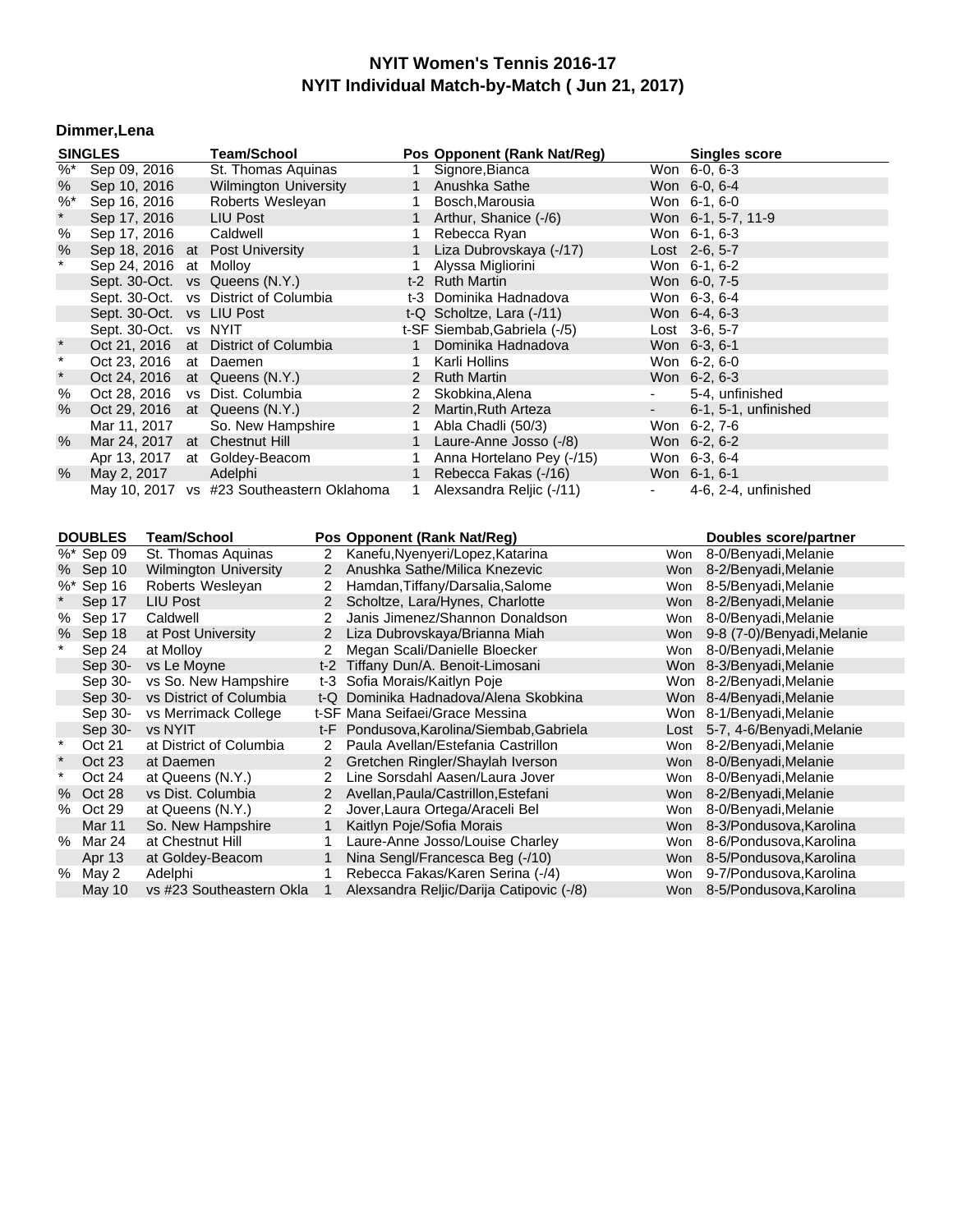## **LaCorte,Rosa**

|   | <b>SINGLES</b>                | <b>Team/School</b>                        | Pos Opponent (Rank Nat/Req) |            | <b>Singles score</b> |
|---|-------------------------------|-------------------------------------------|-----------------------------|------------|----------------------|
| % |                               | Sep 18, 2016 at Post University           | 6 Sarah Namazi              |            | $Last 2-6, 2-6$      |
|   |                               | Mar 11, 2017 So. New Hampshire            | 6 Lindsay Baum              | Lost $1-8$ |                      |
| % | Mar 24, 2017 at Chestnut Hill |                                           | 6 Laura Lupin               | Won 8-2    |                      |
|   |                               | Apr 13, 2017 at Goldey-Beacom             | 5 Silvia Hortelano Pey      |            | $Last 0-6, 0-6$      |
| % | May 2, 2017                   | Adelphi                                   | 6 Daniella Cattabiani       |            | - 1-0, unfinished    |
|   |                               | May 10, 2017 vs #23 Southeastern Oklahoma | 6 Luisa Auffarth            |            | $Last 0-6, 0-6$      |

| <b>DOUBLES</b> | Team/School               | Pos Opponent (Rank Nat/Req)                              | Doubles score/partner     |
|----------------|---------------------------|----------------------------------------------------------|---------------------------|
|                | Mar 11 So. New Hampshire  | 3 Rachel Wagner/Lindsay Baum                             | Lost 3-8/Lopez, Antonella |
|                | % Mar 24 at Chestnut Hill | 3 Molly Loomis/Laura Lupin                               | Won 8-5/Lopez, Antonella  |
| % May 2        | Adelphi                   | 3 Vanja Savic/Daniella Cattabiani                        | Won 8-3/Lopez, Antonella  |
| May 10         |                           | vs #23 Southeastern Okla 3 Maria Martinez/Luisa Auffarth | Lost 1-8/Lopez, Antonella |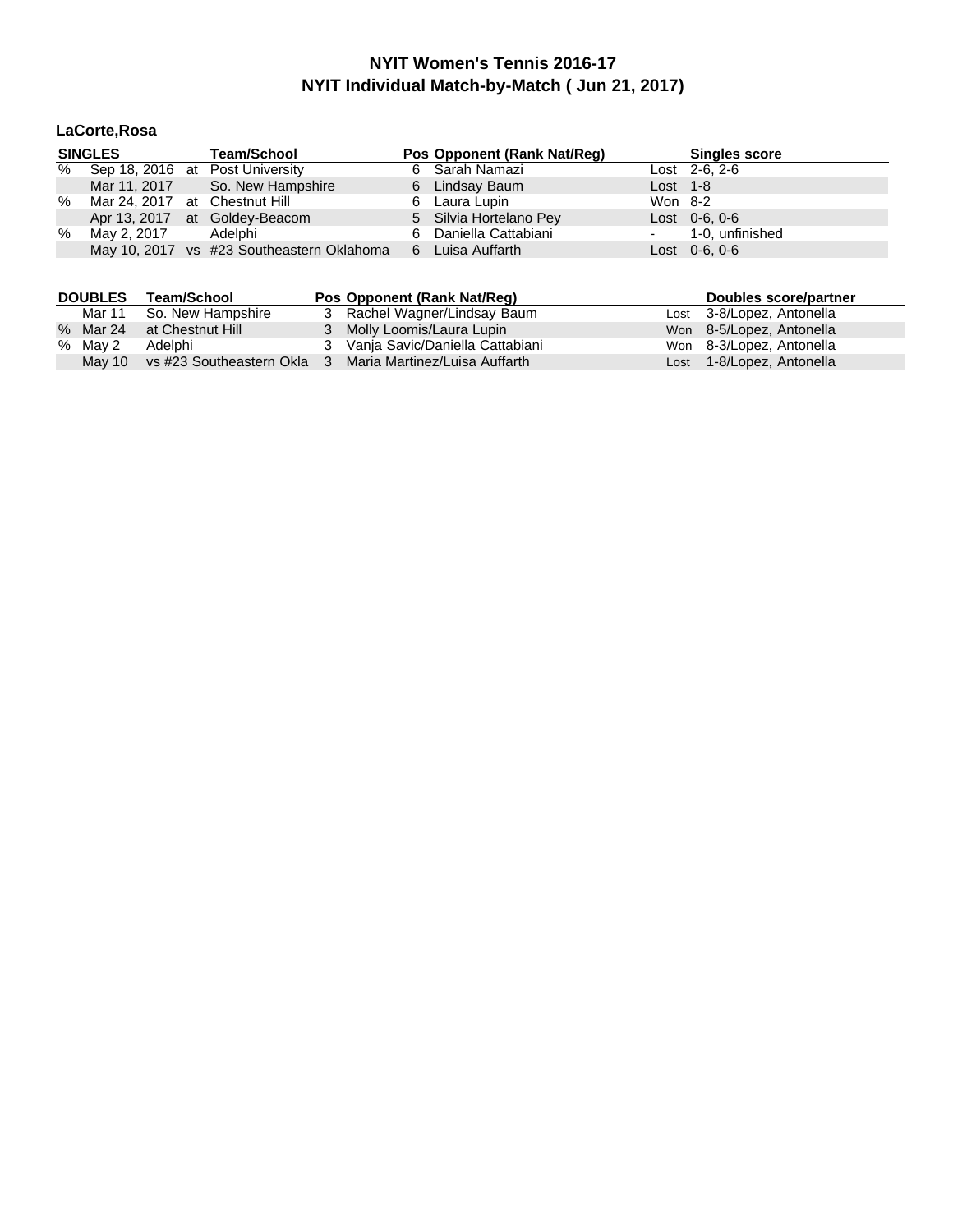#### **Lopez, Antonella**

|            | <b>SINGLES</b>                | <b>Team/School</b>                        |   | Pos Opponent (Rank Nat/Reg) |            | <b>Singles score</b> |
|------------|-------------------------------|-------------------------------------------|---|-----------------------------|------------|----------------------|
|            | $\frac{1}{26}$ Sep 09, 2016   | St. Thomas Aguinas                        |   | 6 Kopf, Carolyn             |            | Won 6-0, 6-0         |
| %          | Sep 10, 2016                  | <b>Wilmington University</b>              |   | 6 Dorotea Rankovic          |            | Won 6-1, 6-3         |
| $\%^*$     | Sep 16, 2016                  | Roberts Wesleyan                          | 6 | Darsalia,Salome             |            | Won 7-5, 6-3         |
| $\star$    | Sep 17, 2016                  | LIU Post                                  |   | 6 Kewalramani, Heena        |            | Won 6-4, 6-1         |
| %          | Sep 17, 2016 Caldwell         |                                           | 6 | Claudia Romano              |            | Won 6-1, 6-0         |
| %          |                               | Sep 18, 2016 at Post University           |   | 5 Jessica Bergen            |            | Won 6-3, 6-2         |
| $\ast$     | Sep 24, 2016 at Molloy        |                                           |   | 6 Emily Rosen               |            | Won 6-0, 6-0         |
|            | Sept. 30-Oct. vs Caldwell     |                                           |   | t-Q2 Janis Jimenez          | Won 8-0    |                      |
|            |                               | Sept. 30-Oct. vs District of Columbia     |   | t-1 Paula Avellan           |            | $Last \, 3-6.2-6$    |
| $^{\star}$ | Oct 23, 2016 at Daemen        |                                           |   | 6 Delaney Fragale           |            | Won 6-1, 6-1         |
| $\star$    |                               | Oct 24, 2016 at Queens (N.Y.)             |   | 6 Araceli B Aleixendri      |            | $Last 0-6.0-6$       |
| $\%$       |                               | Oct 29, 2016 at Queens (N.Y.)             |   | 6 Araceli Bel               |            | 2-6, 0-2, unfinished |
|            | Mar 11, 2017                  | So. New Hampshire                         |   | 5 Rachel Wagner             | Lost $5-8$ |                      |
| $\%$       | Mar 24, 2017 at Chestnut Hill |                                           |   | 5 Molly Loomis              |            | Won 6-0, 6-0         |
|            |                               | Apr 13, 2017 at Goldey-Beacom             | 4 | Nina Sengl                  |            | Lost 0-6, 0-6        |
| %          | May 2, 2017                   | Adelphi                                   |   | 5 Vanja Savic               |            | Lost 2-6, 1-6        |
|            |                               | May 10, 2017 vs #23 Southeastern Oklahoma |   | 5 Maria Martinez            |            | Lost 0-6, 1-6        |

| <b>DOUBLES</b> |               | Team/School                  |    | Pos Opponent (Rank Nat/Reg)               |            | Doubles score/partner      |
|----------------|---------------|------------------------------|----|-------------------------------------------|------------|----------------------------|
|                | %* Sep 09     | St. Thomas Aguinas           | 3. | Deleon, Raven/Kopf, Carolyn               | Won        | 8-1/Velasquez, Paulina     |
|                | % Sep 10      | <b>Wilmington University</b> | 3  | Sabrina Blasi-Smith/Dorotea Rankovic      | Won        | 8-2/Velasquez, Paulina     |
|                | %* Sep 16     | Roberts Wesleyan             | 3  | Brault, Alyssa/Kennel, Marine             | Won        | 8-2/Velasquez, Paulina     |
|                | Sep 17        | <b>LIU Post</b>              | 3  | Harwell, Laura/Kewalramani, Heena         | <b>Won</b> | 8-0/Velasquez, Paulina     |
| %              | Sep 17        | Caldwell                     | 3  | Debra Pellegrino/Claudia Romano           | Won        | 8-0/Velasquez, Paulina     |
| %              | Sep 18        | at Post University           | 3  | Jessica Bergen/Sarah Namazi               | <b>Won</b> | 8-3/Velasquez, Paulina     |
|                | Sep 24        | at Mollov                    | 3  | Emily Rosen/Samantha Bloecker             | Won        | 8-0/Velasquez, Paulina     |
|                | Sep 30-       | vs Wilmington University     |    | t-2 Begona Gomar/Laura Gil                |            | Won 8-4/Velasquez, Paulina |
|                | Sep 30-       | vs Chestnut Hill College     |    | t-3 Louise Charley/Laure-Anne Josso       | Won        | 8-4/Velasquez, Paulina     |
|                | Sep 30-       | vs Adelphi                   |    | t-Q Rebecca Fakas/Samantha Perri          | Lost       | 2-8/Velasquez, Paulina     |
|                | Oct 23        | at Daemen                    |    | Delaney Fragale/Jessica Robins            | Won        | 8-0/Velasquez, Paulina     |
|                | Oct 24        | at Queens (N.Y.)             | 3  | Araceli B Aleixendri/Ruth Martin          | <b>Won</b> | 8-6/Velasquez, Paulina     |
| %              | Oct 29        | at Queens (N.Y.)             | 3. | Martin, Ruth Arteza/Aasen, Line Soersdahl | Won        | 8-4/Velasquez, Paulina     |
|                | <b>Mar 11</b> | So. New Hampshire            | 3  | Rachel Wagner/Lindsay Baum                | Lost       | 3-8/LaCorte, Rosa          |
| %              | Mar 24        | at Chestnut Hill             | 3  | Molly Loomis/Laura Lupin                  | Won        | 8-5/LaCorte, Rosa          |
|                | Apr 13        | at Goldey-Beacom             | 2  | Anna Hortelano Pey/Raquel Morais          | <b>Won</b> | 8-3/Benyadi, Melanie       |
| %              | May 2         | Adelphi                      | 3  | Vanja Savic/Daniella Cattabiani           | Won        | 8-3/LaCorte, Rosa          |
|                | May 10        | vs #23 Southeastern Okla     | 3  | Maria Martinez/Luisa Auffarth             | Lost       | 1-8/LaCorte, Rosa          |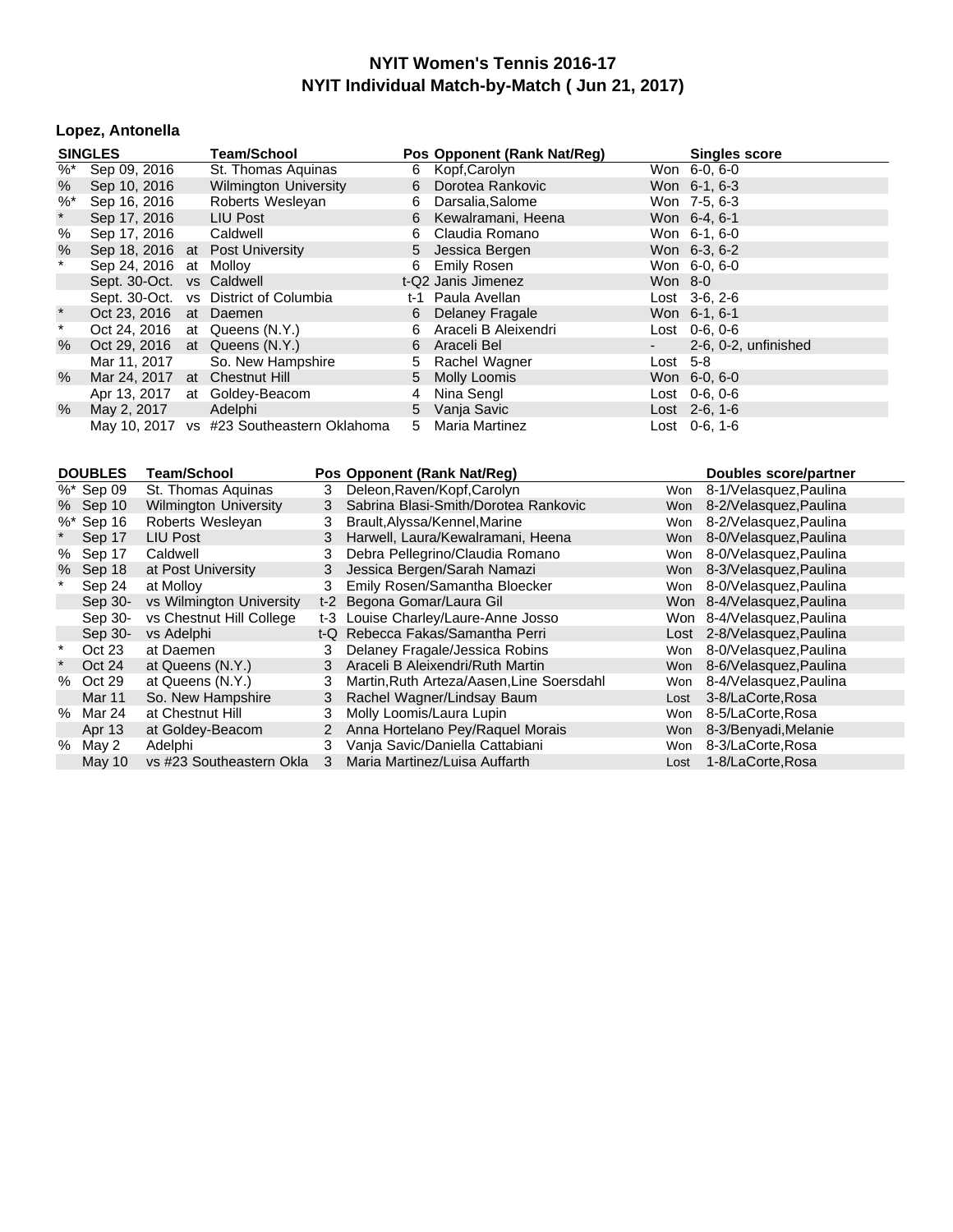#### **Pondusova,Karolina**

| <b>SINGLES</b>                                                              |                        |  | <b>Team/School</b>                        |                       | Pos Opponent (Rank Nat/Reg)   |                     | <b>Singles score</b> |
|-----------------------------------------------------------------------------|------------------------|--|-------------------------------------------|-----------------------|-------------------------------|---------------------|----------------------|
| %*                                                                          | Sep 09, 2016           |  | St. Thomas Aquinas                        |                       | 2 Kanefu, Nyenyeri            |                     | Won 6-0, 6-1         |
| %                                                                           | Sep 10, 2016           |  | <b>Wilmington University</b>              |                       | 2 Begona Gomar                |                     | Won 6-1, 5-7, 10-2   |
| $\%^*$                                                                      | Sep 16, 2016           |  | Roberts Wesleyan                          | 2                     | Hamdan,Tiffany                |                     | Won 6-0, 6-0         |
| $\star$                                                                     | Sep 17, 2016           |  | LIU Post                                  |                       | 2 Scholtze, Lara              |                     | Lost 2-6, 7-5, 10-12 |
| %                                                                           | Sep 17, 2016           |  | Caldwell                                  | $\mathbf{2}$          | Janis Jimenez                 |                     | Won 6-1, 6-1         |
| %                                                                           |                        |  | Sep 18, 2016 at Post University           | $\mathbf{2}^{\prime}$ | Madison Young                 |                     | Won 6-0, 6-2         |
| $\star$                                                                     | Sep 24, 2016 at Molloy |  |                                           | $\mathbf{2}^{\circ}$  | Montaine Le Goupil-M          |                     | Won 6-2, 6-3         |
|                                                                             |                        |  | Sept. 30-Oct. vs Wilmington University    |                       | t-2 Begona Gomar              |                     | Won 6-2, 7-5         |
|                                                                             | Sept. 30-Oct. vs NYIT  |  |                                           |                       | t-3 Velasquez, Paulina (-/13) |                     | Won 6-3, 5-7, 10-3   |
|                                                                             | Sept. 30-Oct. vs NYIT  |  |                                           |                       | t-Q Siembab, Gabriela (-/5)   |                     | Lost 4-6, retired    |
| $\star$                                                                     |                        |  | Oct 21, 2016 at District of Columbia      | 2                     | Alena Skobkina                |                     | Won 4-6, 7-6, 10-8   |
| $\star$                                                                     | Oct 23, 2016 at Daemen |  |                                           |                       | 3 Gretchen Ringler            |                     | Won 6-0, 6-0         |
| $\ast$                                                                      |                        |  | Oct 24, 2016 at Queens (N.Y.)             | 4                     | Emy Alplund                   |                     | Won 6-3, 6-0         |
| $\%$                                                                        | Oct 28, 2016           |  | vs Dist. Columbia                         |                       | 3 Avellan, Paula              | $\sigma_{\rm{max}}$ | 5-2, unfinished      |
| %                                                                           | Oct 29, 2016           |  | at Queens (N.Y.)                          | 3                     | Angelika Sobiecka (-/16)      | $\blacksquare$      | 4-6, 1-0, unfinished |
|                                                                             | Mar 11, 2017           |  | So. New Hampshire                         |                       | 2 Sofia Morais                |                     | Won 6-3, 6-1         |
| %                                                                           | Mar 24, 2017           |  | at Chestnut Hill                          | $\mathbf{2}^{\circ}$  | Louise Charley                |                     | Won 6-0, 6-2         |
|                                                                             |                        |  | Apr 13, 2017 at Goldey-Beacom             |                       | 2 Francesca Beg               |                     | Won 6-1, 6-3         |
| %                                                                           | May 2, 2017            |  | Adelphi                                   | 2                     | Elizabeth Kallenberg          |                     | Won 6-2, 6-2         |
|                                                                             |                        |  | May 10, 2017 vs #23 Southeastern Oklahoma |                       | 2 Anna Buiukian (-/16)        |                     | Lost $4-6, 2-6$      |
|                                                                             |                        |  |                                           |                       |                               |                     |                      |
| DOURLES Toom/School<br>Doe Onnonont (Dank Nat(Doo)<br>Doubles coorplantinor |                        |  |                                           |                       |                               |                     |                      |

|          | <b>DOUBLES</b> | l eam/School                 |             | Pos Opponent (Rank Nat/Reg)              |            | Doubles score/partner          |
|----------|----------------|------------------------------|-------------|------------------------------------------|------------|--------------------------------|
|          | %* Sep 09      | St. Thomas Aquinas           |             | Signore, Bianca/O'Brien, Sara            | Won        | 8-0/Siembab, Gabriela          |
|          | % Sep 10       | <b>Wilmington University</b> | $\mathbf 1$ | Begona Gomar/Laura Gil                   | Won        | 8-2/Siembab, Gabriela          |
|          | %* Sep 16      | Roberts Wesleyan             |             | Bosch, Marousia/Cardona, Natalia         | Won        | 8-0/Siembab, Gabriela          |
|          | Sep 17         | LIU Post                     |             | Klymova, Stanislava/Arthur, Shanice      | Won        | 9-8/Siembab, Gabriela          |
| %        | Sep 17         | Caldwell                     |             | Rebecca Ryan/Valeria Otarola             | Won        | 8-1/Siembab.Gabriela           |
|          | % Sep 18       | at Post University           |             | Madison Young/Natasha Siku               | Won        | 8-0/Siembab, Gabriela          |
|          | Sep 24         | at Molloy                    |             | Alyssa Migliorini/Montaine Le Goupil-M   | Won        | 8-2/Siembab, Gabriela          |
|          | Sep 30-        | vs District of Columbia      |             | t-2 Estefania Castrillon/Paula Avellan   |            | Won 8-3/Siembab, Gabriela      |
|          | Sep 30-        | vs So. New Hampshire         |             | t-Q Abla Chadli/Anna Sala                |            | Won 8-4/Siembab.Gabriela       |
|          | Sep 30-        | vs Adelphi                   |             | t-SF Rebecca Fakas/Samantha Perri        |            | Won 8-4/Siembab, Gabriela      |
|          | Sep 30-        | vs NYIT                      | t-F         | Dimmer, Lena/Benyadi, Melanie            |            | Won 7-5, 6-4/Siembab, Gabriela |
| $\star$  | Oct 21         | at District of Columbia      |             | Dominika Hadnadova/Alena Skobkina        | Lost       | 4-8/Siembab, Gabriela          |
| $^\star$ | Oct 23         | at Daemen                    |             | Karli Hollins/Hayle Scanlan              | Won        | 8-6/Siembab, Gabriela          |
|          | Oct 24         | at Queens (N.Y.)             |             | Angelika Sobiecka/Emy Alplund            | <b>Won</b> | 8-3/Siembab, Gabriela          |
| %        | Oct 28         | vs Dist. Columbia            |             | Skobkina, Alena/Hadnadova, Dominika      | Lost       | 6-8/Siembab, Gabriela          |
|          | % Oct 29       | at Queens (N.Y.)             |             | Angelika Sobiecka/Emy Alplund            | Won        | 8-1/Siembab, Gabriela          |
|          | Mar 11         | So. New Hampshire            |             | Kaitlyn Poje/Sofia Morais                | Won        | 8-3/Dimmer, Lena               |
|          | % Mar 24       | at Chestnut Hill             |             | Laure-Anne Josso/Louise Charley          | Won        | 8-6/Dimmer, Lena               |
|          | Apr 13         | at Goldey-Beacom             |             | Nina Sengl/Francesca Beg (-/10)          | Won        | 8-5/Dimmer, Lena               |
|          | $%$ May 2      | Adelphi                      | $\mathbf 1$ | Rebecca Fakas/Karen Serina (-/4)         | Won        | 9-7/Dimmer, Lena               |
|          | May 10         | vs #23 Southeastern Okla     |             | Alexsandra Reljic/Darija Catipovic (-/8) |            | Won 8-5/Dimmer, Lena           |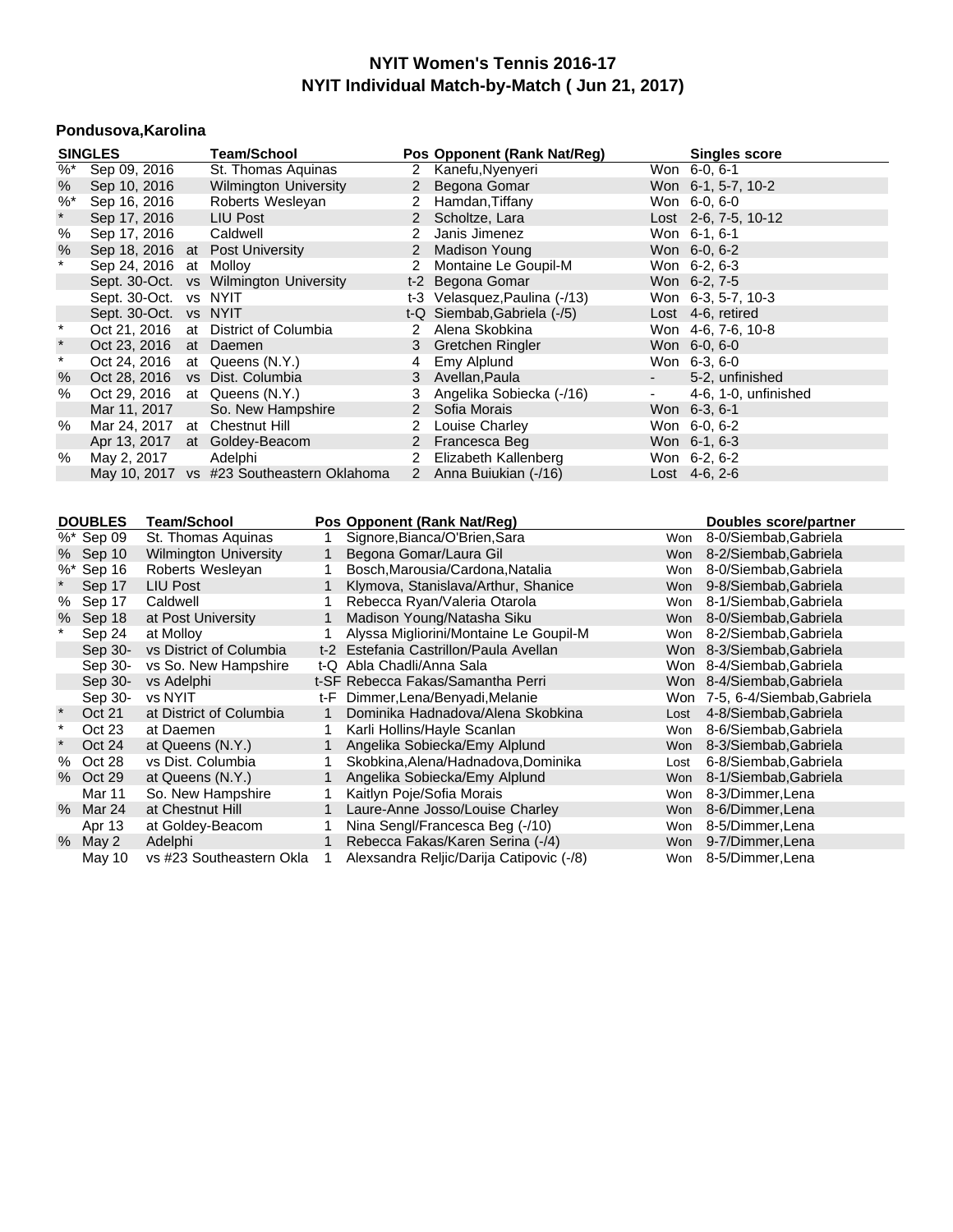### **Siembab,Gabriela**

| <b>SINGLES</b> |                               |  | <b>Team/School</b>                   |   | Pos Opponent (Rank Nat/Reg) |                     | <b>Singles score</b> |
|----------------|-------------------------------|--|--------------------------------------|---|-----------------------------|---------------------|----------------------|
|                | $\frac{1}{26}$ Sep 09, 2016   |  | St. Thomas Aquinas                   |   | 4 O'Brien, Sara             |                     | Won 6-1, 6-0         |
| %              | Sep 10, 2016                  |  | <b>Wilmington University</b>         |   | 4 Sabrina Blasi-Smith       |                     | Won 6-0, 6-2         |
| $%$ *          | Sep 16, 2016                  |  | Roberts Wesleyan                     | 4 | Brault,Alyssa               |                     | Won 6-0, 6-0         |
| $\star$        | Sep 17, 2016                  |  | LIU Post                             |   | 4 Hynes, Charlotte          |                     | Won 6-0, 6-0         |
| %              | Sep 17, 2016 Caldwell         |  |                                      | 4 | Shannon Donaldson           |                     | Won 6-0, 6-0         |
| $\star$        | Sep 24, 2016 at Molloy        |  |                                      |   | 4 Danielle Bloecker         | Won 8-0             |                      |
|                |                               |  | Sept. 30-Oct. vs So. New Hampshire   |   | t-2 Anna Sala               |                     | Won 6-2, 6-1         |
|                | Sept. 30-Oct. vs USciences    |  |                                      |   | t-3 Karla Miletic           |                     | Won 7-5, 6-4         |
|                | Sept. 30-Oct. vs NYIT         |  |                                      |   | t-Q Pondusova, Karolina     |                     | Won 6-4, retired     |
|                | Sept. 30-Oct. vs NYIT         |  |                                      |   | t-SF Dimmer, Lena           |                     | Won 6-3, 7-5         |
|                | Sept. 30-Oct. vs Saint Anselm |  |                                      |   | t-F Jess Perkins            |                     | Won 6-2, 6-4         |
| $\star$        |                               |  | Oct 21, 2016 at District of Columbia |   | 3 Paula Avellan             |                     | Won 6-1, 6-2         |
| $\pmb{\ast}$   | Oct 23, 2016 at Daemen        |  |                                      |   | 2 Hayle Scanlan             |                     | Won 6-4, 6-0         |
| $\star$        |                               |  | Oct 24, 2016 at Queens (N.Y.)        |   | 1 Laura Jover               |                     | Won 6-0, 6-1         |
| %              |                               |  | Oct 28, 2016 vs Dist. Columbia       |   | Hadnadova, Dominika         | $\sim$              | 6-3, 1-0, unfinished |
| %              |                               |  | Oct 29, 2016 at Queens $(N.Y.)$      |   | 1 Jover, Laura Ortega       | $\omega_{\rm{max}}$ | 6-0, 3-2, unfinished |

|          | <b>DOUBLES</b> | Team/School                  |     | Pos Opponent (Rank Nat/Req)            |            | Doubles score/partner        |
|----------|----------------|------------------------------|-----|----------------------------------------|------------|------------------------------|
|          | %* Sep 09      | St. Thomas Aguinas           |     | Signore, Bianca/O'Brien, Sara          | Won        | 8-0/Pondusova, Karolina      |
|          | % Sep 10       | <b>Wilmington University</b> |     | Begona Gomar/Laura Gil                 | <b>Won</b> | 8-2/Pondusova.Karolina       |
|          | $%$ * Sep 16   | Roberts Wesleyan             |     | Bosch, Marousia/Cardona, Natalia       | Won        | 8-0/Pondusova, Karolina      |
|          | Sep 17         | <b>LIU Post</b>              |     | Klymova, Stanislava/Arthur, Shanice    | <b>Won</b> | 9-8/Pondusova, Karolina      |
| %        | Sep 17         | Caldwell                     |     | Rebecca Ryan/Valeria Otarola           | Won        | 8-1/Pondusova.Karolina       |
| %        | Sep 18         | at Post University           |     | Madison Young/Natasha Siku             | <b>Won</b> | 8-0/Pondusova.Karolina       |
|          | Sep 24         | at Molloy                    |     | Alyssa Migliorini/Montaine Le Goupil-M | Won        | 8-2/Pondusova, Karolina      |
|          | Sep 30-        | vs District of Columbia      |     | t-2 Estefania Castrillon/Paula Avellan |            | Won 8-3/Pondusova, Karolina  |
|          | Sep 30-        | vs USciences                 | t-3 | Elkanah Linder/Karla Miletic           |            | Won 8-1/Velasquez, Paulina   |
|          | Sep 30-        | vs So. New Hampshire         |     | t-Q Abla Chadli/Anna Sala              |            | Won 8-4/Pondusova, Karolina  |
|          | Sep 30-        | vs Adelphi                   |     | t-SF Rebecca Fakas/Samantha Perri      |            | Won 8-4/Pondusova. Karolina  |
|          | Sep 30-        | vs NYIT                      |     | t-F Dimmer, Lena/Benyadi, Melanie      | Won        | 7-5, 6-4/Pondusova, Karolina |
| $^\star$ | Oct 21         | at District of Columbia      |     | Dominika Hadnadova/Alena Skobkina      | Lost       | 4-8/Pondusova, Karolina      |
| $\ast$   | Oct 23         | at Daemen                    |     | Karli Hollins/Hayle Scanlan            | <b>Won</b> | 8-6/Pondusova, Karolina      |
|          | Oct 24         | at Queens (N.Y.)             |     | Angelika Sobiecka/Emy Alplund          | Won        | 8-3/Pondusova, Karolina      |
|          | % Oct 28       | vs Dist. Columbia            |     | Skobkina, Alena/Hadnadova, Dominika    | Lost       | 6-8/Pondusova, Karolina      |
|          | % Oct 29       | at Queens (N.Y.)             |     | Angelika Sobiecka/Emy Alplund          | Won        | 8-1/Pondusova, Karolina      |